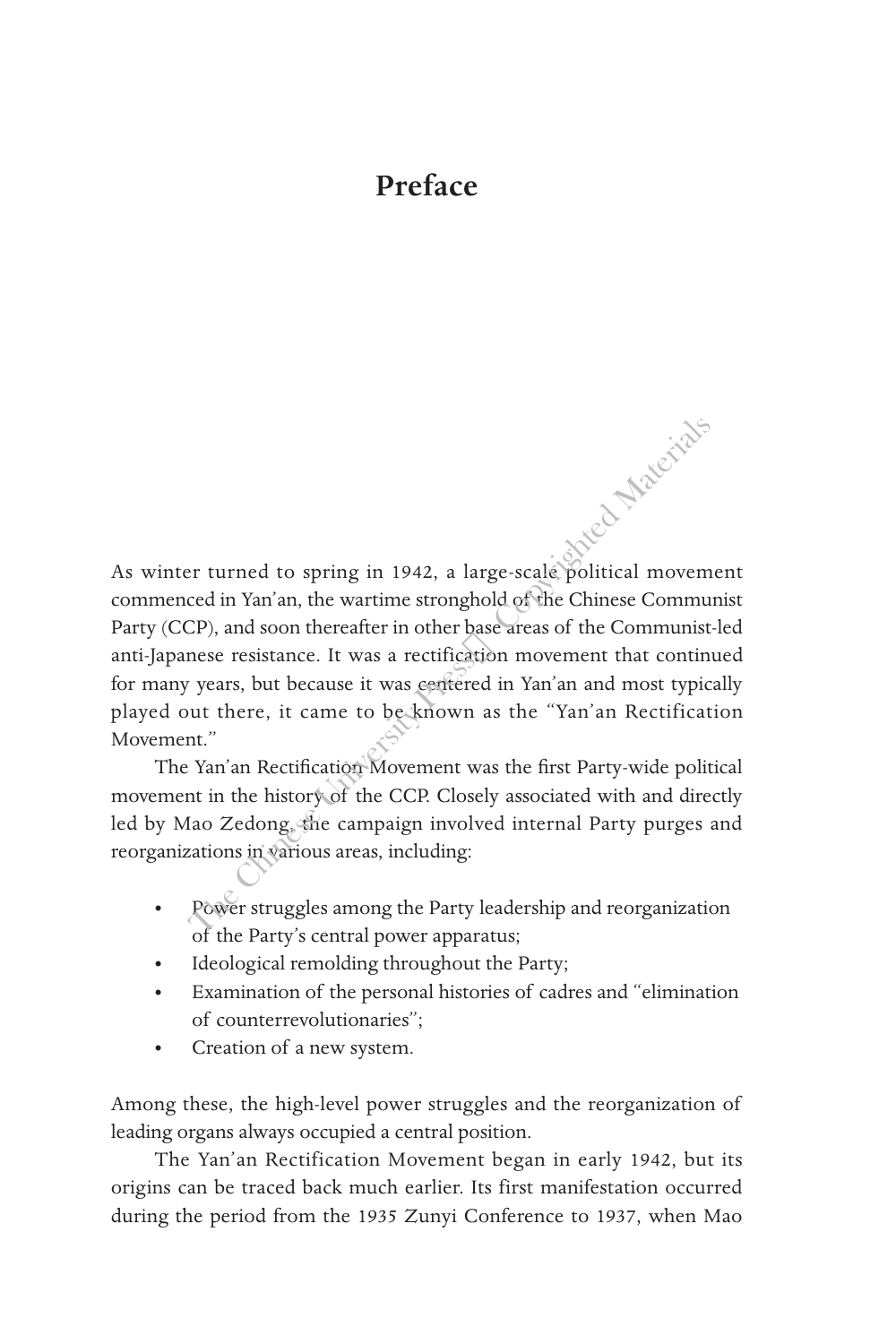used his advantageous position within the CCP leadership to make adjustments to Party policy and to the leading organs. Following the Sixth Plenum of the Sixth CCP Central Committee in 1938, these partial adjustments rapidly evolved into a series of major changes that Mao carried out with respect to the political line, the organizational structure, and ethos of the Party. The Sixth Plenum, which was held in Yan'an, was of decisive significance to Mao. It legitimized his power over the military and the Party, which he had achieved since 1935, and it radically enhanced his status within the Party core. The period from the end of 1938 until the autumn of 1941 was a critical phase during which Mao increased his control over the evolving situation and gradually weakened his opponents within the Party. This process reached a climax during an enlarged Politburo meeting held in September 1941, when Mao emerged victorious in his direct challenge to Wang Ming.

It was on the foundation of these years of meticulous preparation that the curtain finally opened on the Yan'an Rectification Movement in early 1942. The movement was a process during which Mao wielded his political power to thoroughly reorganize the top echelons of the Party and to redistribute power so as to establish absolute dominance. At the same time, the movement was a process during which Mao used his own ideas and thinking to thoroughly transform the Party's "Russified" character and to remold the CCP in his own image. autumn of 1941 was a critical phase during which Mao increase trol over the evolving situation and gradually weakened his optimal transferred a climax during an ethuro meeting held in September 1941, when Mao emerged v is

During the Rectification Movement, Mao wielded his creation of ideological remolding, along with methods of examining the personal histories of cadres (*shen'gan*) and eliminating counterrevolutionaries (*sufan*), to deal a mortal blow to all remnants of May Fourth liberal democratic thought and blind worship of the Union of Soviet Socialist Republics (USSR) within the Party. This completed the foundation for the work of total Maoization of the Party, while also establishing a set of new Party traditions under Mao's distinctive personal style. Becoming second nature over time, these concepts and paradigms would change the lives and fates of hundreds of millions of Chinese after 1949.

Having emerged from isolation within the Party leadership after years of struggle, Mao further consolidated his political alliance with Liu Shaoqi during the Yan'an Rectification Movement, and with Liu's full backing Mao forced the Party core to accept his views and his paramount personal authority. The reasons for Mao's earlier period of isolation were his "heterodox" views, which departed from Moscow's orthodox theories,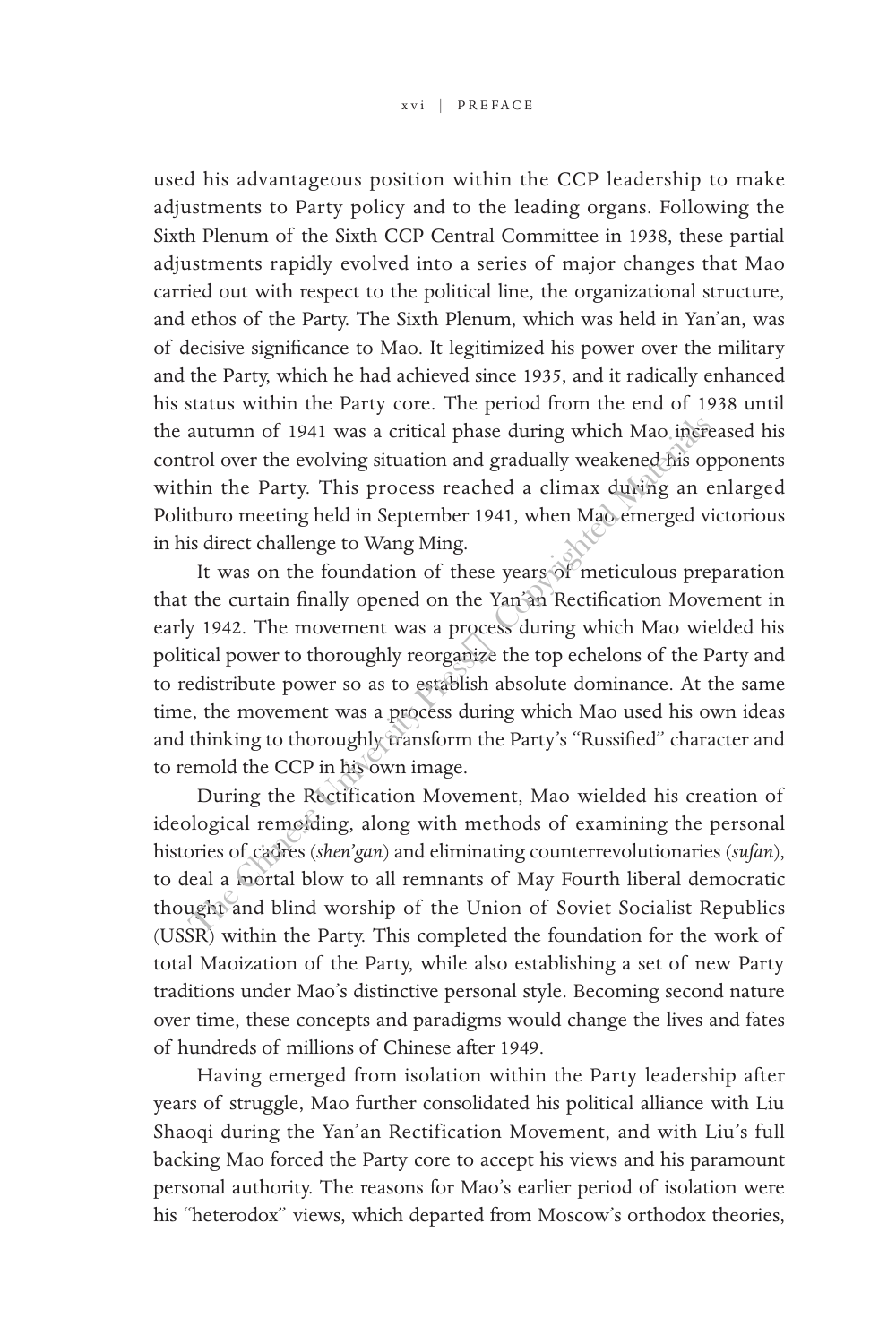and his arbitrary temperament. Borne out in practice, Mao's "heterodox" military strategy greatly facilitated an expansion of Party power, ultimately forcing the pro-Moscow faction within the Party to surrender to Mao at the same time that he rallied the Party's top military officials around him. Mao's arbitrary temperament first came to light in 1930 and 1931, when he personally led the suppression of the "AB League."\* This incident caused a major crisis in the Jiangxi Communist Base Area and weakened the strength of the CCP. In the face of a grimly complex and volatile situation after 1935, Mao reined in his domineering tendencies. As his power over the Party grew, after 1941 his arbitrary behavior erupted once again. This time, however, the top leadership of the Party could no longer effectively restrain him.

During the Yan'an Rectification Movement, Mao deliberately indulged his arbitrary nature in service to his political objectives. Among the high-level leaders, Mao drew a line to separate friends from enemies and then he created and used every opportunity to attack any dissent. In Yan'an and other base areas, Mao implemented a politics of terror by instigating "rescue campaigns" that were actually purges of the entire cadre corps. Following the Rectification Movement, the ultraleftist policies of examining cadres' personal histories and eliminating counterrevolutionaries that Mao had implanted in Party organs became second nature and they had a lasting deleterious effect on post-1949 China. r grew, after 1941 his arbitrary behavior erupted once agains.<br>
Wever, the top leadership of the Party could no longer effectively.<br>
Inm.<br>
Tring the Yan'an Rectification Movement, Mao deliberat<br>
his arbitrary nature in ser

The Yan'an Rectification Movement provided Mao with an arena to play out his complex and ingenious political strategy. Daring to shatter the Party's historical conventions, his methods were profoundly ruthless, and he used his keen assessment of the mindsets of his opponents to subdue his enemies with seamless and masterful proficiency. Mao's strategic skills resided in his skillful utilization of ancient Chinese political arts as well as his in-depth understanding of OGPU methods.† Due to an intensive drive by Mao, all power became concentrated in the hands of Mao during

<sup>\*</sup> Translators' Note (cited hereafter as TN): The "Anti-Bolshevik League" incident is described in detail in Chapter 1. The original Anti-Bolshevik League was an intelligence agency of the Nationalist government, but it was already defunct by the time that Mao led a campaign against it.

<sup>†</sup> TN: The *O(byedinyonnoye) G(osudarstvennoye) P(oliticheskoye) U(pravleniye)* (OGPU), or the Joint State Political Directorate, was the secret police in the USSR from 1922 to 1934.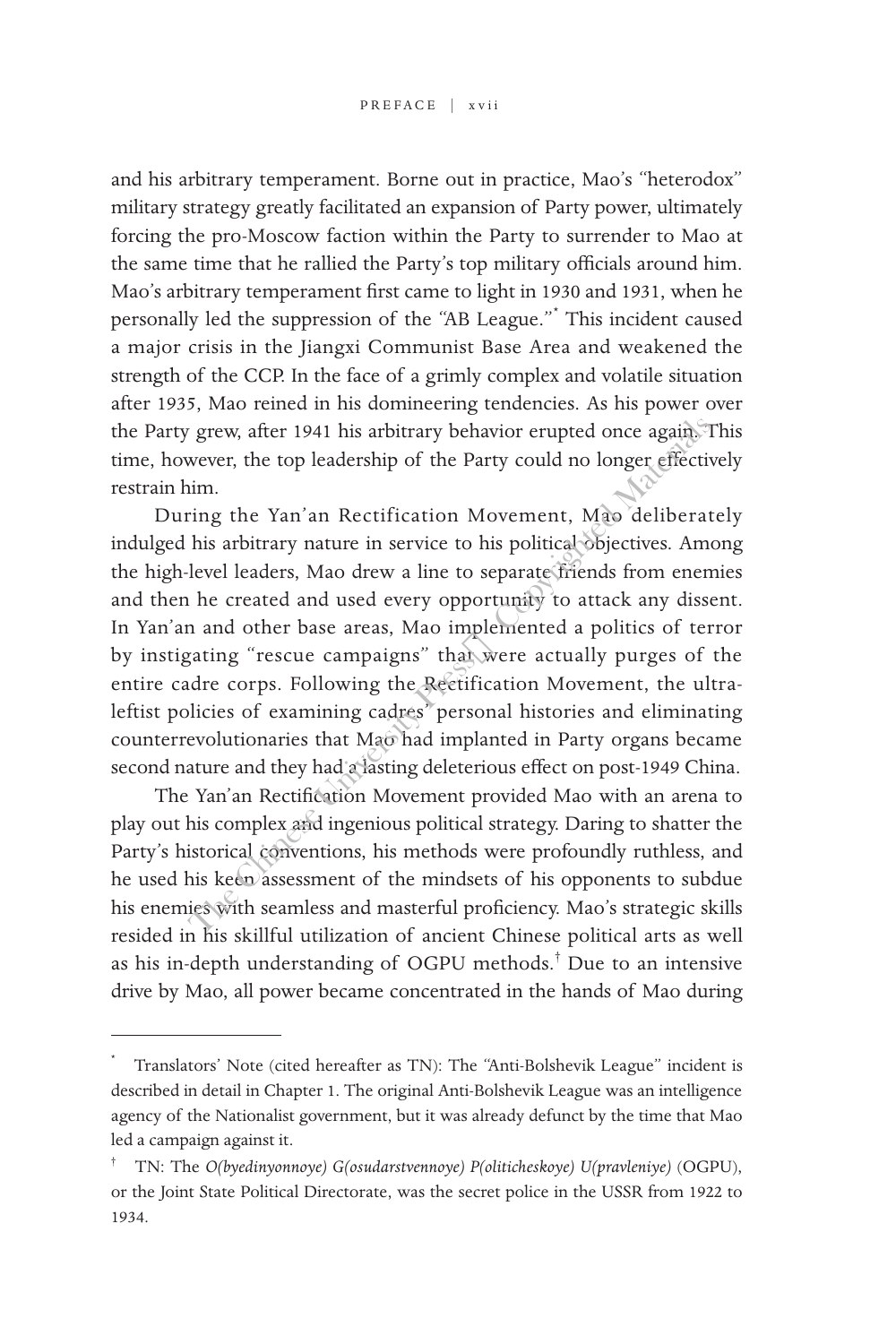the Seventh Party Congress in 1945. Mao's public image also developed around the time of the rectification, and amidst the heady intensification of his personality cult, Mao deliberately revealed himself to be leader of both the Party and the Chinese people. On public occasions and in encounters with all sorts of people, Mao invariably played the role of an enlightened ruler—courteous to the wise, cultivating the educated, and supremely open-minded. His cordial and proper reception of others bred general goodwill among Party members and people from all walks of life in the Kuomintang-controlled areas. In the upper levels of the Party, however, Mao indulged his headstrong, conceited, and arrogant nature. He took revenge against former political opponents for petty grievances and he relentlessly taunted Party colleagues. For a very long time, Mao's twofaced character prevented outsiders from understanding his true nature.

The Yan'an Rectification Movement occurred more than fifty years ago, but to this day a complete picture of the movement cannot be clearly deduced in conventional ideological terms. The purpose of this book is not to refute mainstream judgments about the Yan'an Rectification Movement but rather to attempt a differentiation and analysis by combing through all kinds of related historical materials, whether from the distant or the more recent past. My desire is to conduct new research into the Yan'an Rectification Movement, to brush away the dust of history, and to reveal the movement's true face, thus providing an alternative to the official historical narrative and interpretation. I must leave it to the reader to judge whether I have attained this goal. rever, Mao indulged his headstrong, conceited, and arrogant has revenge against former political opponents for petty grievare elentlessly taunted Party colleagues. For a very long time, M. d character prevented outsiders f

Gao Hua 1999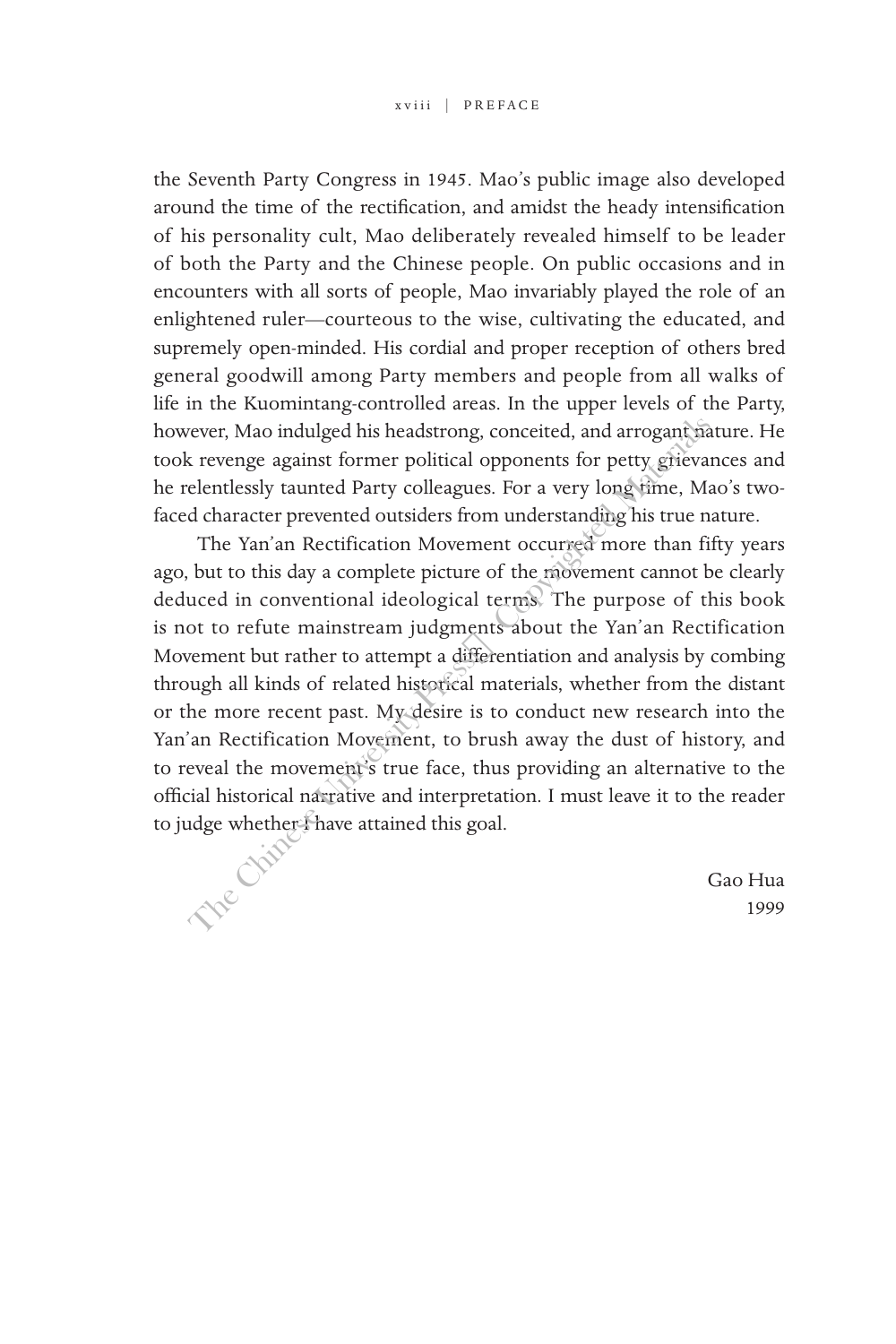## **Preface to the Second Printing**

Publication of this book by The Chinese University Press in March 2000 received an enthusiastic reception from readers. I offer my sincere and heartfelt thanks to the many readers who have written to me offering encouragement and support during the past two years.

The Yan'an Rectification Movement was a major event that affected China's progress during the twentieth century, but scholarly research on the subject has been rather weak. In this book I have attempted to research and analyze the movement from one perspective, and I humbly welcome corrections from readers. on of this book by The Chinese University Press in March 2<br>an enthusiastic reception from readers T offer my sincere<br>thanks to the many readers who have written to me offer<br>gement and support during the past two years.<br>Yan

On the occasion of this reprinting, I would especially like to offer my thanks for the guidance provided by a number of venerable scholars. By various means, Chen-Ning Franklin Yang, Wang Yuanhua, Chen Fongching, Wu Jinglian, Wei Zhengtong, Chang Hao, Lin Yu-sheng, Chang Yu-fa, Dong Jian, Wei Liangtao, and others explored certain important questions with me and offered valuable encouragement and approval of my research. Jin Guantao, Liu Qingfeng, Jean Hung, Lu Fang-sang, Chen Yung-fa, Liu Xiaofeng, Xu Jilin, Xiao Gongqin, Zhu Xueqin, He Qinglian, Chen Yan, Ding Xueliang, Xu Youyu, Huang Ying-che, Tang Shaojie, Qian Wenzhong, Chien Yeong-shyang, Liang Kan, Mao Dan, Li Yang, Zhang Wenzhong, Qian Gang, Wu Dongfeng, and others offered positive and helpful suggestions as to how to carry out further research.

When the first edition of this book was published, computerized conversion of simplified Chinese characters into traditional characters was not optimal, and multiple rounds of proofreading failed to detect a